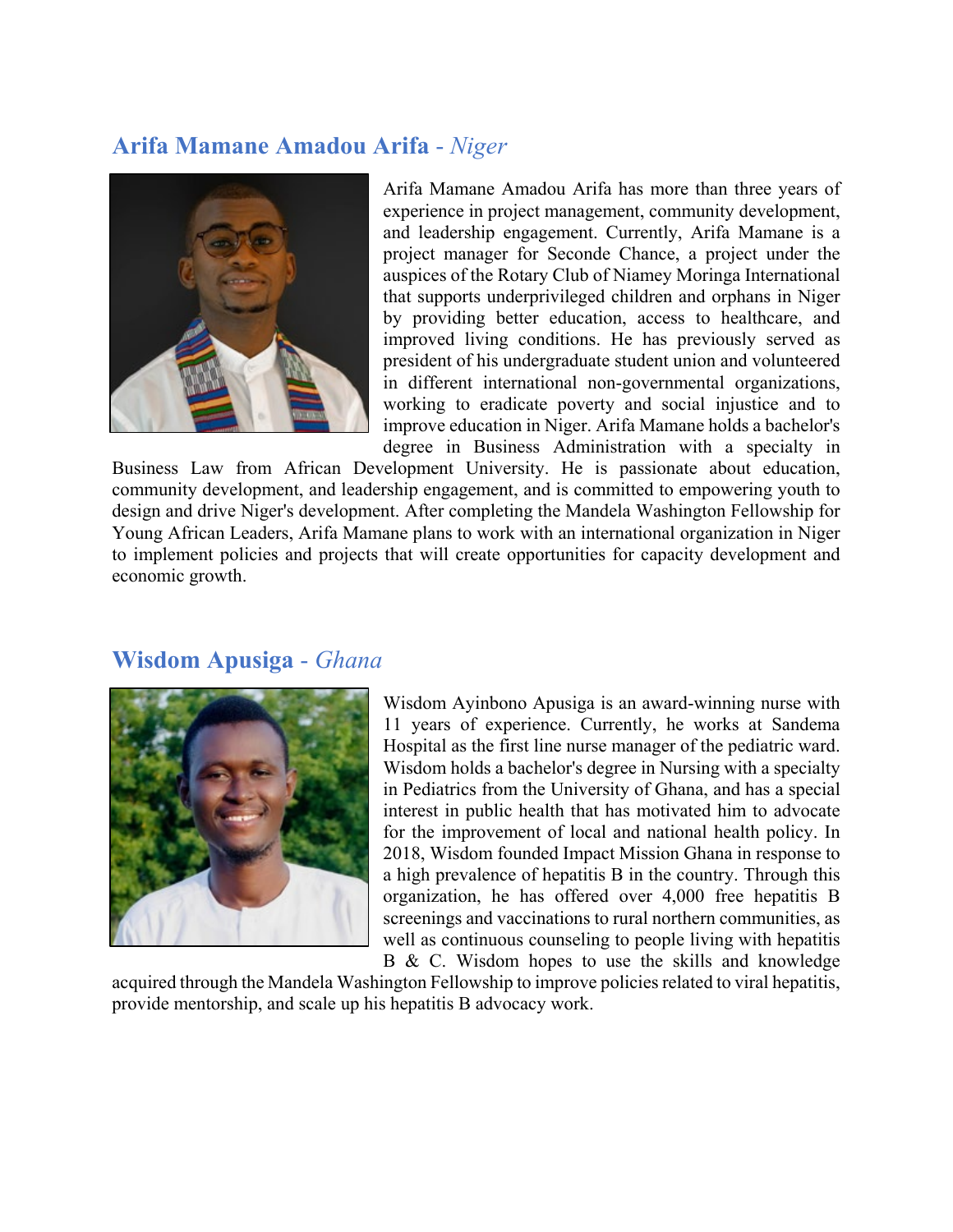## **Eduard Beukman** - *South Africa*



Eduard Beukman has six years of experience in hybrid and online learning design. Currently, Eduard is online coordinator at Stellenbosch University in South Africa, focusing on academic and research leadership and management, continental and global leadership, and bursary support programs. Eduard has also worked in the national and international policymaking space and social entrepreneurship environment. Eduard was a Mandela Rhodes Scholar for his Master of Philosophy in Science and Technology Studies (cum laude) at Stellenbosch University. His research interests included the history of science and technology and the development of indicators for forecasting emerging science and technology. Eduard is committed to ensuring that Africa

can take part in the new frontiers of science and technology without suffering the negative externalities that can come from the adoption of new technologies. After completing the Mandela Washington Fellowship for Young African Leaders, Eduard plans to complete his doctorate and develop a center focusing on policy and skills development in emerging fields of science and technology. He is particularly interested in how leadership development and entrepreneurship can bring the benefits of technology to every community.



### **Bobit Alain (Daddy Bob)** - *Cameroon*

Belack Alain Bobit has more than 15 years of experience in youth leadership through music and performance. Currently, Belack is chief executive officer and founder of Highest Praise International, a Christian association with more than 18 bands in Cameroon and representation across Africa, Europe, and the United States. He is presently the music director at Salvation Baptist Church Obili Yaounde. He volunteered for more than 10 years as music director with the Cameroon Baptist Convention and was music instructor for Amity International College for 6 years. Belack holds a bachelor's degree in Common Law and is pursuing a Master of Arts in Theology. He is motivated to see young Africans explore their potential and serve their community and the world. After

completing the Mandela Washington Fellowship for Young African Leaders, Belack plans to return to Cameroon with the experience and skills he acquired and set up art centers where African youth can pursue their passions. By 2027, he hopes to have such centers across West Africa to enable young people to live fulfilled and meaningful lives in their communities and the world.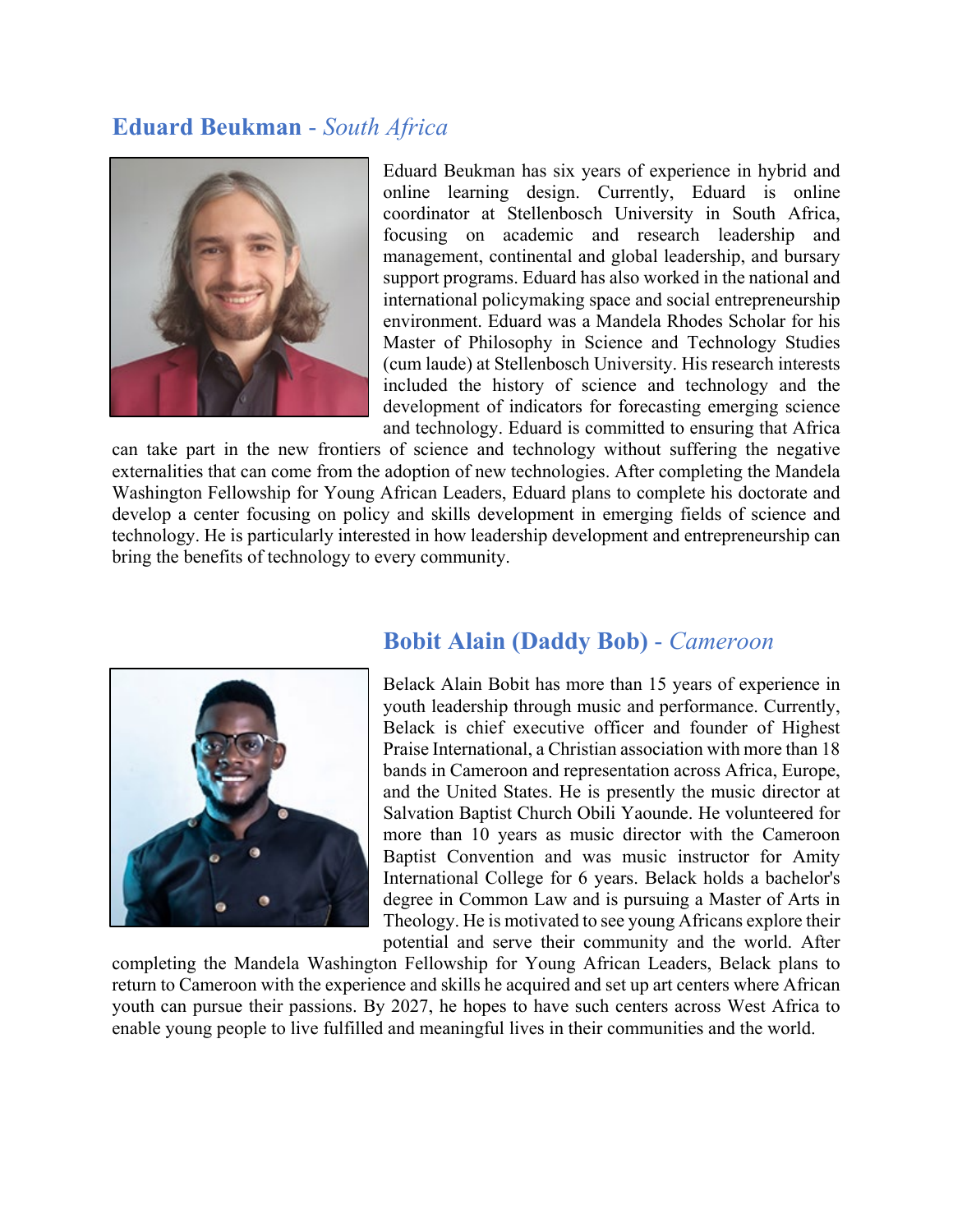# **Leif Bundi** - *Kenya*



Leif Bundi has more than six years of experience in the medical field. Currently, Leif is senior medical officer at Hola County Referral Hospital Coast Region, Kenya, where he works as a general practitioner. He also volunteers in community medical outreach activities and is a keen athlete, mentoring school children in sprint athletics. Leif holds a bachelor's degree in Medicine and Surgery from Moi University, Kenya. He is committed to improving patient clinical care outcomes and advocating for better policies in healthcare that will give the public easier access to services. After completing the Mandela Washington Fellowship for Young African Leaders, Leif plans to apply his new skills, shared experiences, and networks to innovate solutions to

pressing healthcare system gaps, starting with his local health facility and the coastal region at large.

### **Karim Y. Darboe** - *The Gambia*



Karim Y. Darboe has more than 12 years' experience in public and community service. Currently, Karim is youth affairs counselor at Mansakonko Area Council, where he represents the needs and aspirations of Gambian youth and women. Karim is also a program officer in environmental impact assessment (EIA) at the Gambian National Environment Agency, where he is responsible for all class B projects according to EIA regulations. In addition, Karim volunteers at Activista The Gambia. Karim holds a higher education teacher's certificate in Science and Agriculture and a bachelor's degree (with honors) in Biology and Environment. He is currently pursuing a master's degree in Public Administration at the University of The Gambia. Karim is

committed to serving his community and supporting decentralization of state resources to rural areas. After completing the Mandela Washington Fellowship for Young African Leaders, he plans to establish an organization that will empower Gambian youth and women, especially those in rural areas. He also hopes the Fellowship will give him the leadership skills he needs to best serve his people effectively and efficiently.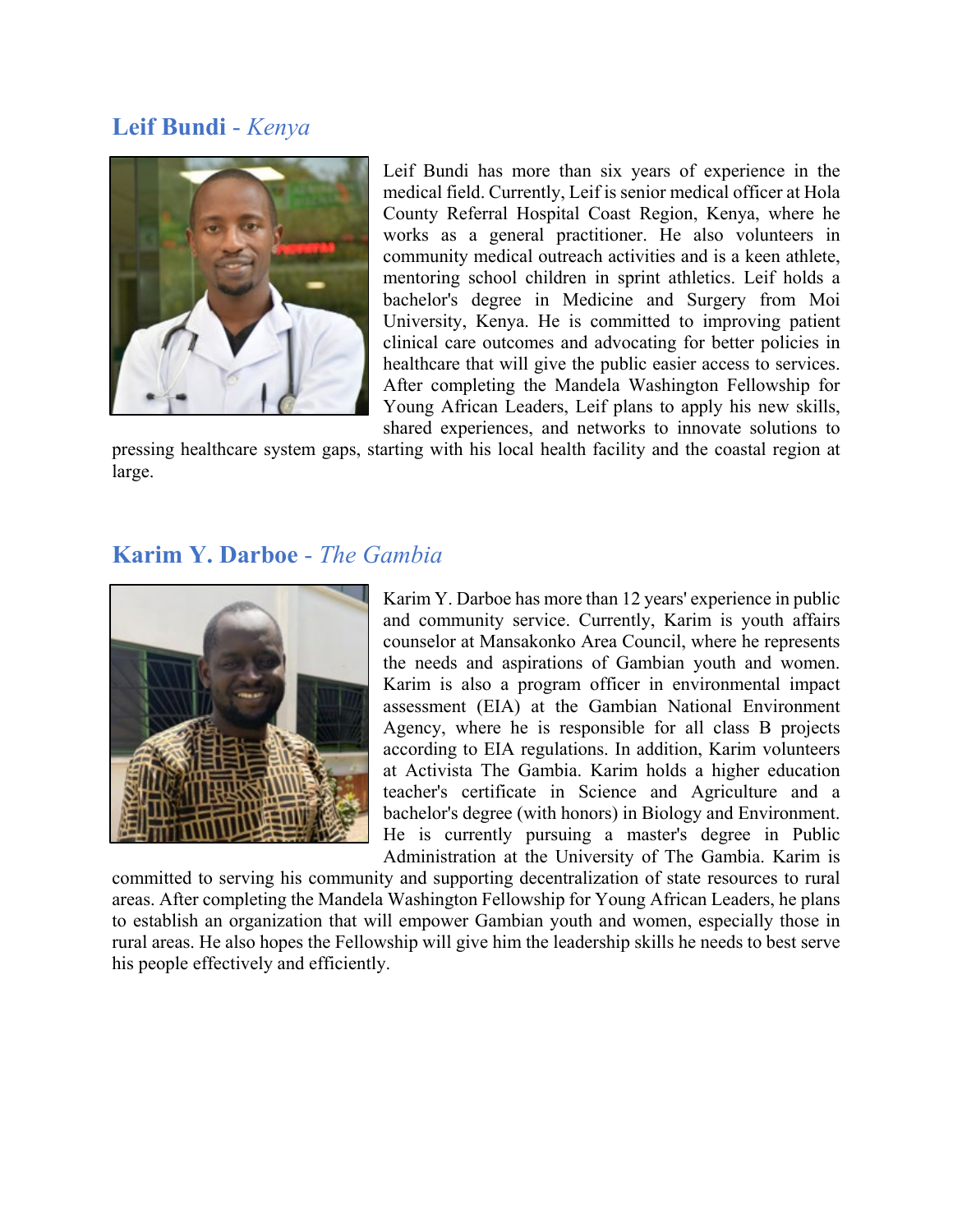## **Gogo Diaw** - *Senegal*



Gogo Diaw has more than three years of experience in foreign language teaching (English and French). Currently, Gogo teaches English as a second language at Cosmopolitan Bilingual Academy, where she improves students' reading, listening, writing, and speaking skills. She is also general secretary of Africa Up, a youth organization that promotes self-empowerment and self-consciousness in the fields of education and the environment. She is municipal councilor for Sicap-Liberté, Dakar, and vice coordinator for the youth organization JPS Sicap-Liberté. Previously, she was treasurer of the British Senegalese Institute's English Club. Gogo holds a master's degree in Linguistics and Grammar and is pursuing a master's degree in Political Science. She is committed to

improving living conditions in her community. After completing the Mandela Washington Fellowship for Young African Leaders, Gogo plans to establish her own non-governmental organization to provide vital support to vulnerable populations' economic activities and to promote the education of children, especially girls.



## **Annelie Nadia Cornelia** - *Namibia*

Annelie Jash has more than 14 years of experience in the teaching profession. She is currently a professionally qualified senior primary teacher at the Ministry of Education in Namibia. She has a broad interest in community projects and development, particularly working with young girls and women. She is interested in reducing teenage pregnancies, drug and alcohol abuse, and early dropout from school. She loves agriculture, and she has a big backyard garden in which she produces some of her own crops. Annelie holds a Bachelor of Education Honors degree in General Teaching and Learning. Her inner drive comes from hardships she faced as a child. As an adult, she is a conqueror and a firm believer in achieving the impossible. She has seen the disparities in

communities that are not well represented; therefore, she believes that people need to be made aware of public education and engagement in issues that affect them. After completing the Mandela Washington Fellowship for Young African Leaders, she intends to fight for equal distribution of information through the regions and beyond, within all sectors of the government. She also plans to promote girls' and women's groups in rural and remote communities.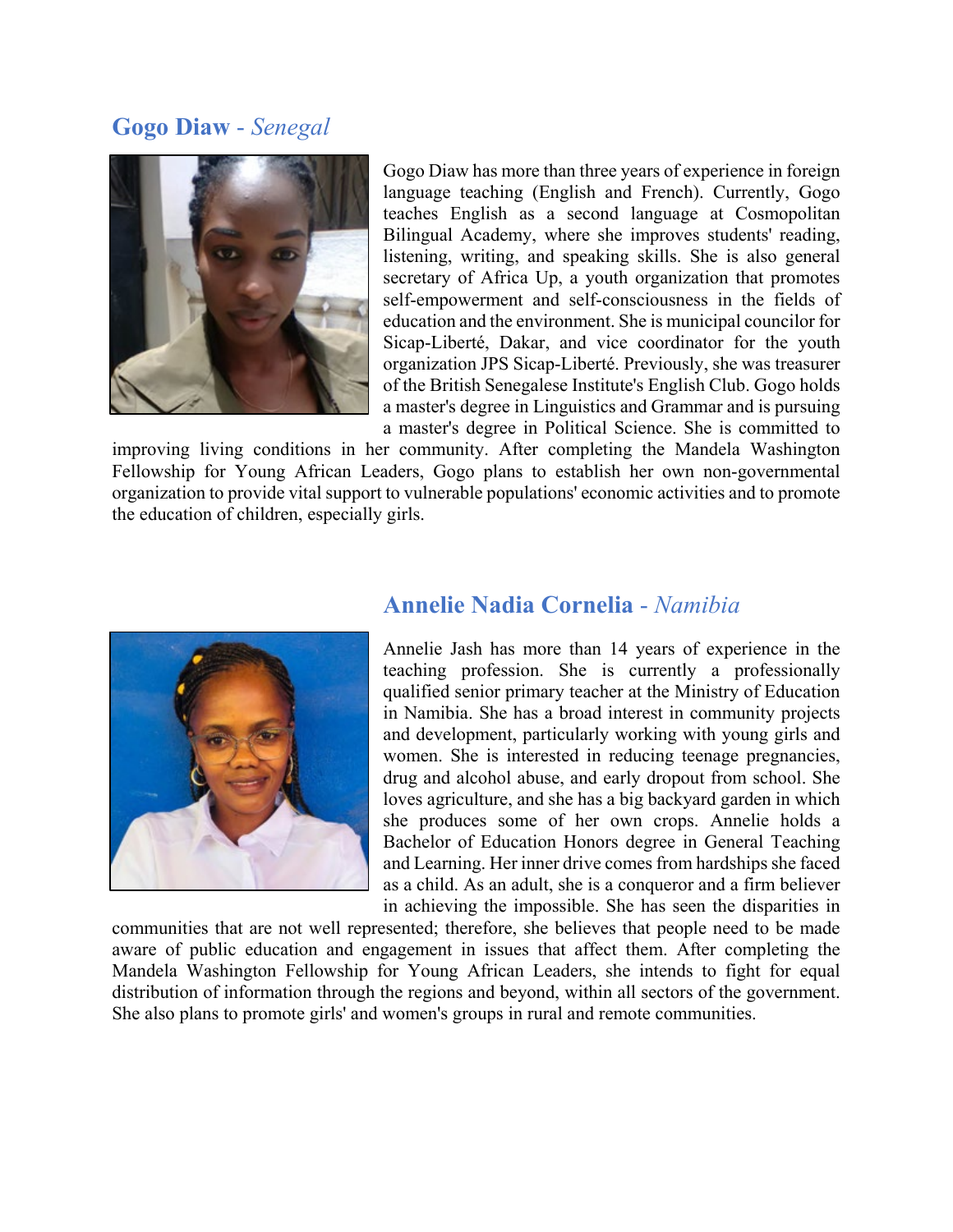# **Ester Nanyanga Kayala** - *Namibia*



Ester Nanyanga Kayala has more than five years of experience in environmental management and nature conservation. Currently, Ester is a park ranger at the Ministry of Environment, Forestry, and Tourism, focusing on managing and conserving wildlife, vegetation, and the landscape in Namib Naukluft National Park. She also volunteers as a marketing administrator for the Give Organization, a non-profit organization that provides humanitarian aid to impoverished communities in Namibia and carries out environmental education and climate-change projects. She has worked for several organizations as a research or ecology intern. Ester holds a Bachelor of Science (with honors) in Environmental Biology and is pursuing a

Master of Science from the University of Namibia. She aspires to empower youth and women in the conservation field, and her passion for nature and eagerness to conserve natural resources for future generations drive her career. After completing the Mandela Washington Fellowship, she hopes to combat poaching by educating communities near Namib Naukluft National Park on the importance of nature conservation.

## **Luthando Kolwapi** - *South Africa*



Luthando Ayachuma Kolwapi is a communications and public policy specialist with five years of experience in the public and private sectors. Currently, he is senior executive adviser to the member of the Mayoral Committee of Social Development in Tshwane, South Africa. Previously, he was spokesperson for the 2019 Gauteng General Elections. He holds a Master of Science in Media, Communications, and Governance from the London School of Economics and was a 2019 British Chevening Scholarship recipient. After completing the Mandela Washington Fellowship for Young African Leaders, Luthando looks forward to returning to the government of South Africa and making a positive contribution to the state.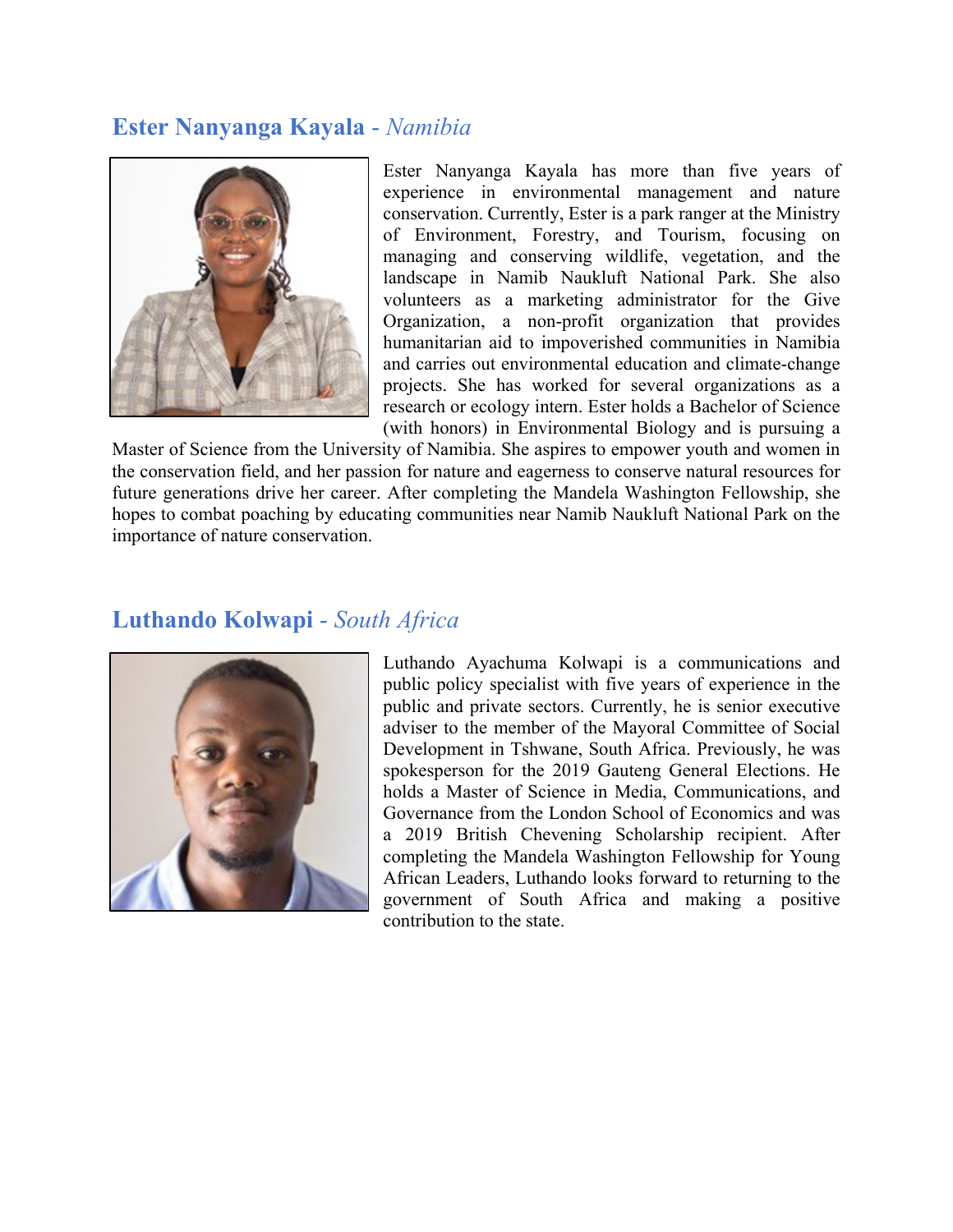# **Ayanda Kunene** - *South Africa*



Ayanda Kunene has more than nine years of experience as a pharmacist. Currently, Ayanda supervises a central dispensing unit at Right ePharmacy, where she looks for innovative, strategic solutions for dispensing, distributing, and collecting medicine. She is also sessional pharmacy practice lecturer at the University of the Witwatersrand in Johannesburg, where she lectures second-year pharmacy students on innovation in distribution and automation in pharmacy. Ayanda holds a bachelor's degree in Pharmacy and is currently pursuing a master's degree in Pharmacy Practice, focusing on the attitudes and perceptions of pharmacists and patients regarding automation and digital health. A passionate believer in female leadership, she is committed to finding

solutions to problems of inequality in health care and in the education of girls and women. After completing the Mandela Washington Fellowship for Young African Leaders, Ayanda plans to run a non-governmental organization that promotes female empowerment through training and personal development while providing students a world-class education in digital health and automation. Through the organization, Ayanda hopes to make pharmacy as a career appealing and attract more young people to the profession, thus bridging the skills shortage in the pharmaceutical sector.

## **Sophia Lawal** - *Nigeria*



Sophia Lawal has more than five years of experience in the non-profit field. Currently, Sophia serves as volunteer management officer at Tomorrow's Needs Education Foundation, ensuring that volunteers maintain a consistent level of commitment. She mentors youths by organizing training sessions, introducing them to global opportunities, and preparing them to become thought leaders. Sophia volunteers as an administrative assistant at the Nigerian Institute of International Affairs where she ensures that meetings are effectively organized. She holds a bachelor's degree in International Relations. Sophia is passionate about youth development and believes that all people, especially youth, should be given the opportunities to become

changemakers regardless of race, gender, sexuality, economic status, and religion. After completing the Mandela Washington Fellowship for Young African Leaders, Sophia plans to leverage her new experience, exposure, and network to help scale her organization's current impact. She also hopes to launch a youth empowerment program and youth hub that will focus on global citizenship and civic education, increase youth global consciousness, decrease youth political apathy, and develop citizens' cognition so they can demand accountability and transparency from their government.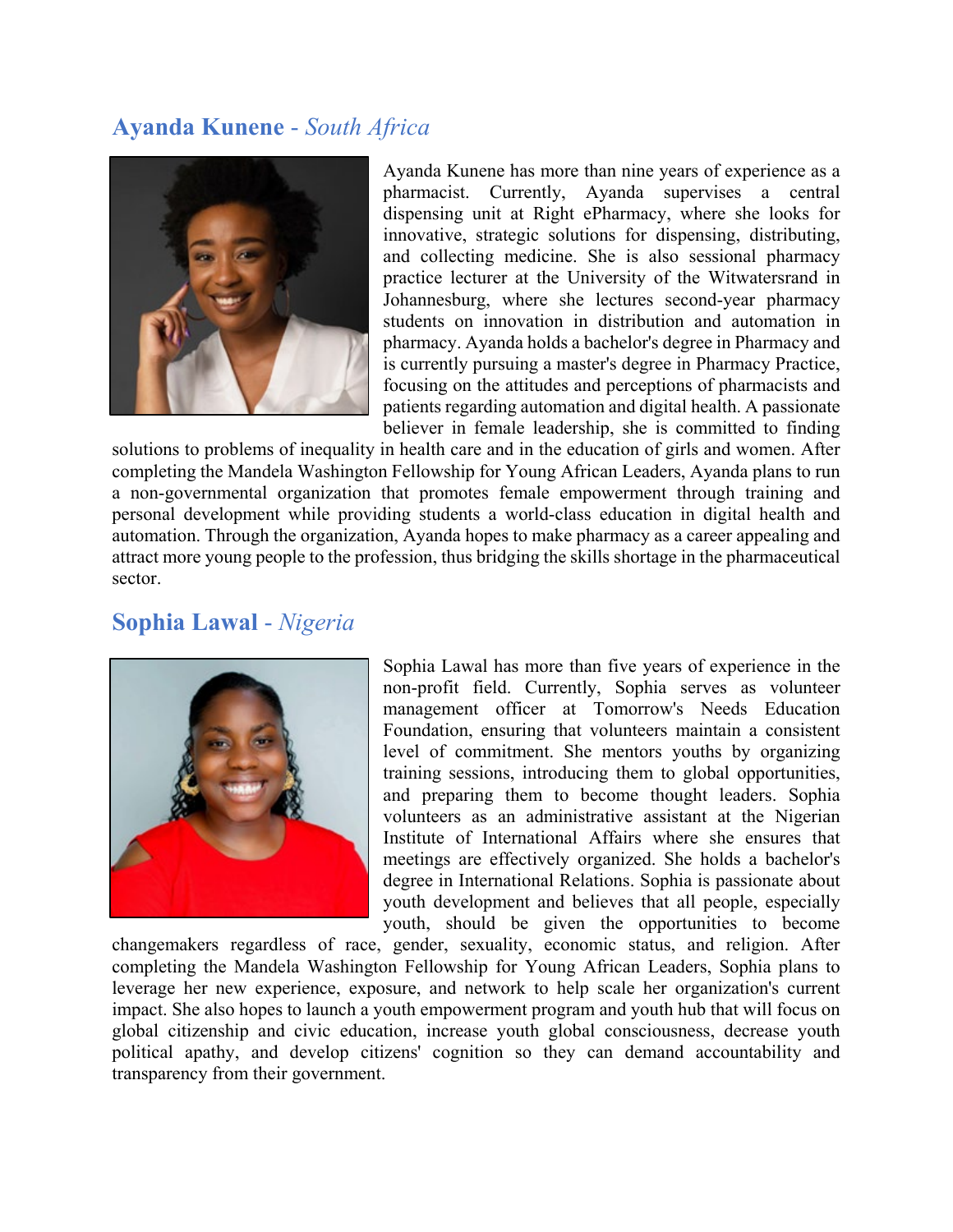### **Selemani Makwita** - *Tanzania*



Selemani Abdul Makwita has more than seven years of experience in policy improvement and project management. He has worked on various local, national, and regional projects such as The Africa We Want project, which is aimed at implementing the African Charter on Democracy, Elections, and Governance. Currently, Selemani is national secretary of Activista, ActionAid's international global youth network that advocates for policy change through campaigns. He holds a diploma in Social Sciences, a bachelor's degree in Politics and Social Development Management, a postgraduate diploma in Economic Diplomacy, and a postgraduate diploma in Business Studies and is currently completing a master's degree in Leadership and Good

Governance. After completing the Mandela Washington Fellowship for Young African Leaders, Selemani hopes to improve governance systems through good policies, legal and justice systems, and strong institutions in Tanzania and Africa.

#### **Beata Matasane** - *Lesotho*



Beata Emily Matasane has more than six years of experience in sign language interpreting. Currently, Beata is a sign language interpreter at National University of Lesotho (NUL), a part-time sign language lecturer at NUL, a volunteer sign language interpreter at Lesotho Television, and a Ladies Hope boutique owner. Beata promotes quality and inclusive education to people with hearing loss. Beata holds an honors degree in South African Sign Language; an honors degree in Educational Management, Leadership, and Policy Studies; a bachelor's degree in Education; a certificate in Lesotho Sign Language; and a certificate in South African Sign Language. Beata is motivated by the challenges faced by her students, which push her to promote high-quality education for students

with hearing loss. Beata wants to be part of the team that reimplements Lesotho's inclusive education policy. After completing the Mandela Washington Fellowship for Young African Leaders, Beata plans to continue advocating for full inclusion of people with hearing loss in education, finance, and churches. She also plans to invent the first Lesotho sign language application for smartphones.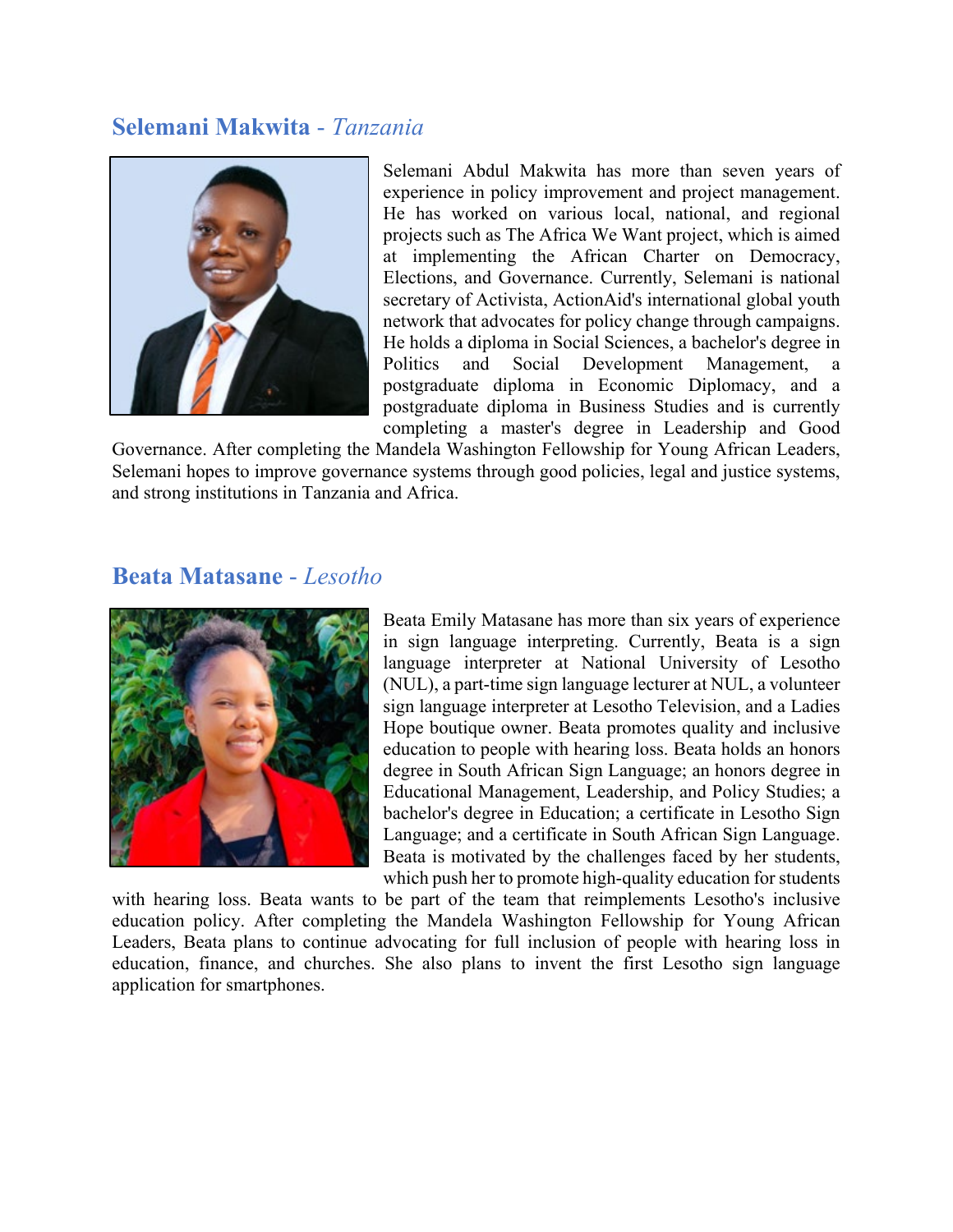## **Vera Maulidi** - *Malawi*



Vera Maulidi has three years of experience in youth work and four years of experience in public health work. Vera currently is environmental health officer in the Ministry of Health at the Zomba District Health Office, where she advocates for preventive healthcare. In addition to her core duties, she coordinates all activities related to integrated disease surveillance and response for Zomba District. She has worked with both rural and urban populations in Malawi to improve the lives of others. She has held motivational talks and careerbuilding sessions, through which she has reached at least 1,000 young people. She has volunteered with Vision Grow Foundation, which works to empower young boys. Vera holds a Bachelor of Science degree in Environmental Health from

the University of Malawi. She believes that there is great power in knowledge transfer; as such, when she returns home after the Mandela Washington Fellowship for Young African Leaders, she hopes to share the lessons and skills she gained with her formal and informal networks. She expects to build a strong network during the Fellowship for both business and professional development, which will help her view developmental issues from a global perspective.

### **Rashid Mfinanga** - *Tanzania*



Rashid Mfinanga has more than four years of experience in development planning. Currently, Rashid is ward executive officer at Same District Council, focusing on advocacy for development in rural Tanzania and development planning and capacity building among youth and women for economic empowerment. Rashid has been tutorial assistant at the Institute of Rural Development Planning in Dodoma, Tanzania, tutoring more than 2,000 students in subjects related to the principles of development planning, development studies, and business mathematics. Rashid holds a bachelor's degree in Regional Development Planning and is pursuing his master's degree in Development Economics at the Institute of Rural Development Planning.

Rashid is passionate about facilitating planning practices in rural areas with the local government authorities so that the foreseen development is people-centered and well understood. After completing the Mandela Washington Fellowship for Young African Leaders, Rashid plans to establish a learning center for school-aged girls in rural areas to attain digital and soft skills so that Tanzania will see an increased number of girls in tertiary education taking science, technology, engineering, and mathematics courses.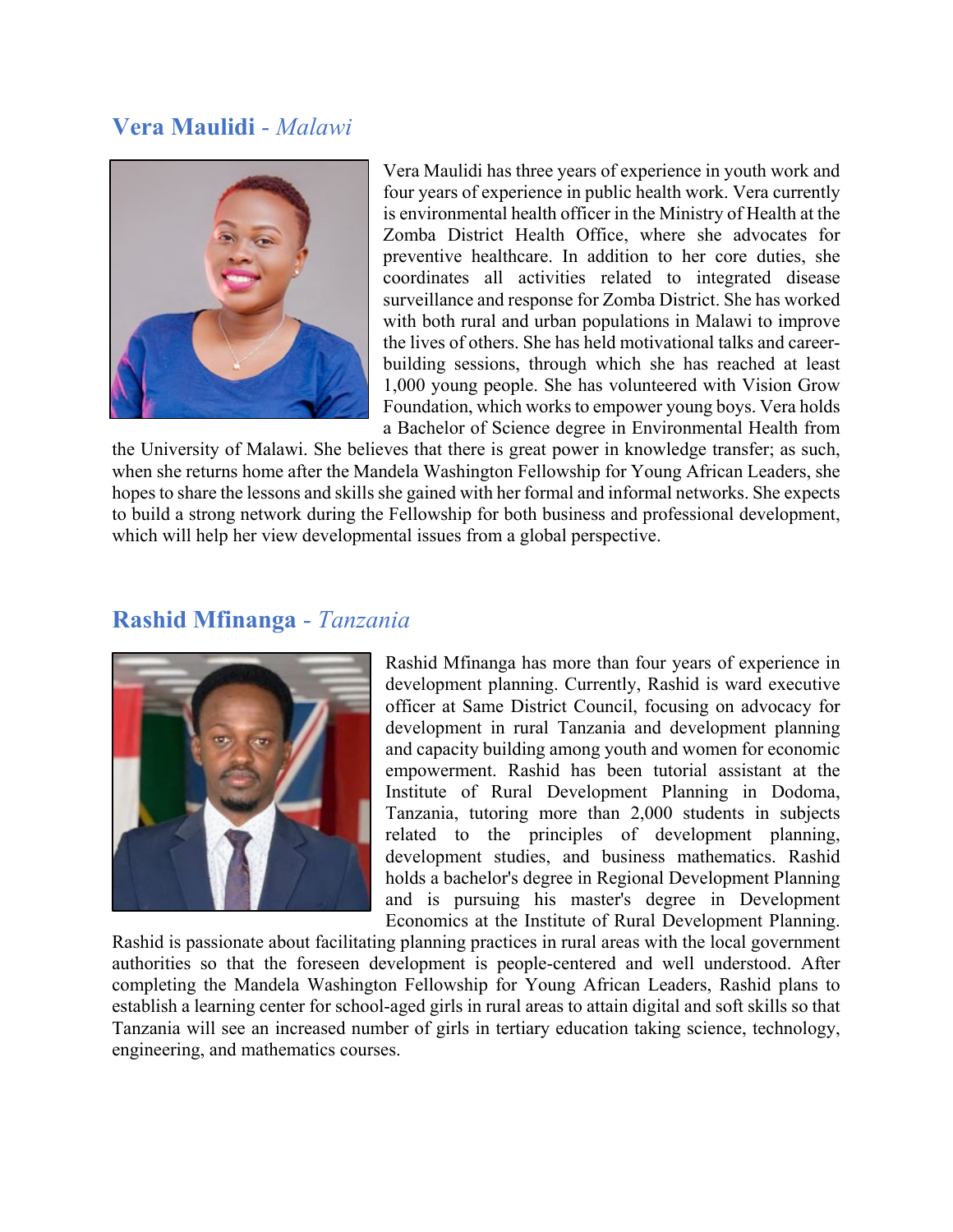## **Victoria Mwanziva** - *Tanzania*



Victoria Charles Mwanziva from Tanzania, is a graduate of a Master's degree in Public Administration at the Harbin Institute of Technology; in Harbin; China. has a background of a bachelor's degree in Political Science and Public Administration with a major in International Relations from the University of Dar-es-salaam. Victoria Charles Mwanziva is currently serving as the Secretary for Publicity, Mobilization and Pioneers UVCCM-Umoja wa Vijana wa Chama Cha Mapinduzi; (The Youth League of the governing party of Tanzania; CCM) Directly serving Youths through a multitude of developmental activities such as on site trainings on leadership, community service, political strategy, mobilization, online and on-site activism, self advancement through capacity building to young people in

Tanzania. All have always been Victoria's pillar stone in service to fellow youths in Tanzania. This work defines her passion which is service to people, volunteering for the youths development in Tanzania- and ensuring that the potential of youths is advanced to be at the frontline of the developmental agenda in this country by making their voices heard, participation in politics, policy formulation and implementation in communities- at the top of this agenda is female participation in leadership and politics, bridging the gap to ensure that more young female leaders get their spaces in leadership and governance at large.

## **Mya Naggita** - *Uganda*



Mayimuna (Mya) Naggita is the founder of the communitybased organization Women and Youth Platform for Action, where she has worked for the past three years. The organization provides career guidance to children in school and combats gender-based violence, child marriage, and other women's rights issues. To advocate for policy change in these sectors directly, Mya ran for office and was successfully elected in 2021 to a councilorship position in the municipal council. She holds a bachelor's degree in Computer Science. After completing the Mandela Washington Fellowship for Young African Leaders, Mya plans to advance her political career and continue her social work to fulfill her vision of a just society comprised of self-reliant people.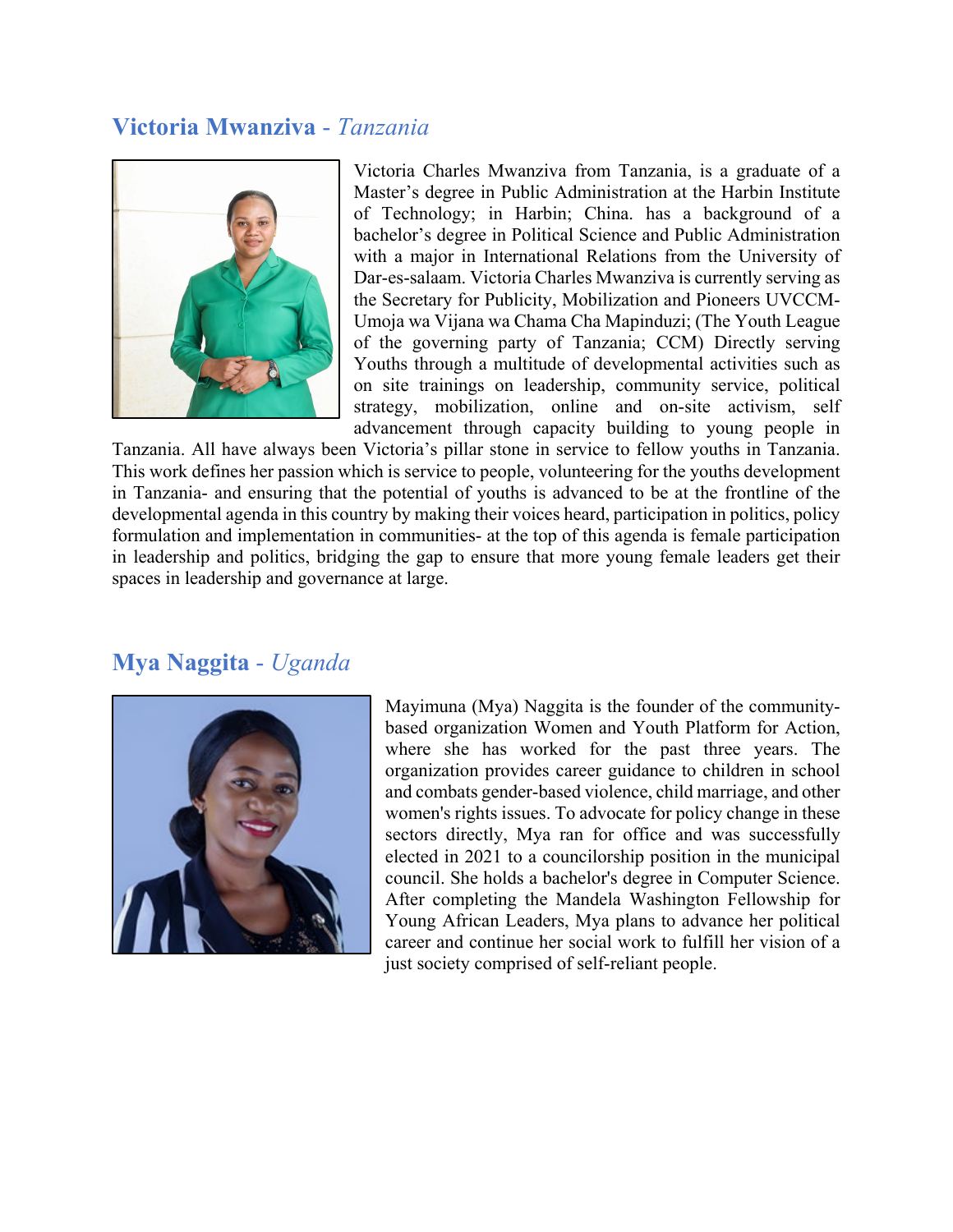## **Ibrahima Ngom** - *Senegal*



Ibrahima Ngom has more than three years of experience as a researcher and teacher at the Polytechnic School of the Cheikh Anta Diop University in Dakar, Senegal. His research and teaching activities focus on renewable energies, energy physics, control systems, and issues related to climate change and sustainable development. He also works as an independent renewable energy consultant and contributed to the African Union's draft on climate change informing the 2063 horizon. Ibrahima is committed to helping his community secure affordable, reliable, sustainable, and modern energy according to the Sustainable Development Goals. He is passionate about conducting high-quality research while teaching and mentoring undergraduate and

graduate students, developing practical strategies that help rural households access affordable electricity and modern cooking services, and improving climate resilience through simple energy efficiency practices and measures. Ibrahima holds a doctorate in Energy Systems and Environment. After completing the Mandela Washington Fellowship for Young African Leaders, Ibrahima plans to use his new skills to train and mentor future young leaders in the energy sector to promote sustainable development. His vision is to set up a training center dedicated to clean energy professions.

#### **Emmanuel Ntivuguruzwa** - *Rwanda*



Emmanuel Ntivuguruzwa has five years of experience in his local government's territorial administration and has more than seven years of experience in media. Currently, Emmanuel is executive secretary of Bweramana Sector, Ruhango District, Southern Province, Rwanda. He coordinates and monitors the government programs and policies, as well as service to institutions, in the sector. Emmanuel works with various stakeholders and the community to foster good governance and to set out and implement strategic plans and goals for socioeconomic transformations at the sector level in light of district and national policies and strategies. He was previously executive secretary of Mwendo Sector, and he worked with the

community and stakeholders to position the sector as a top performer in socioeconomic transformations. He holds a bachelor's degree in Journalism and Communication from National University of Rwanda. After completing the Mandela Washington Fellowship for Young African Leaders, Emmanuel plans to use the acquired knowledge and experience to improve his sector's performance and share this knowledge and experience with his peers at the sector and district levels to expand the impact of the Fellowship beyond the community he leads.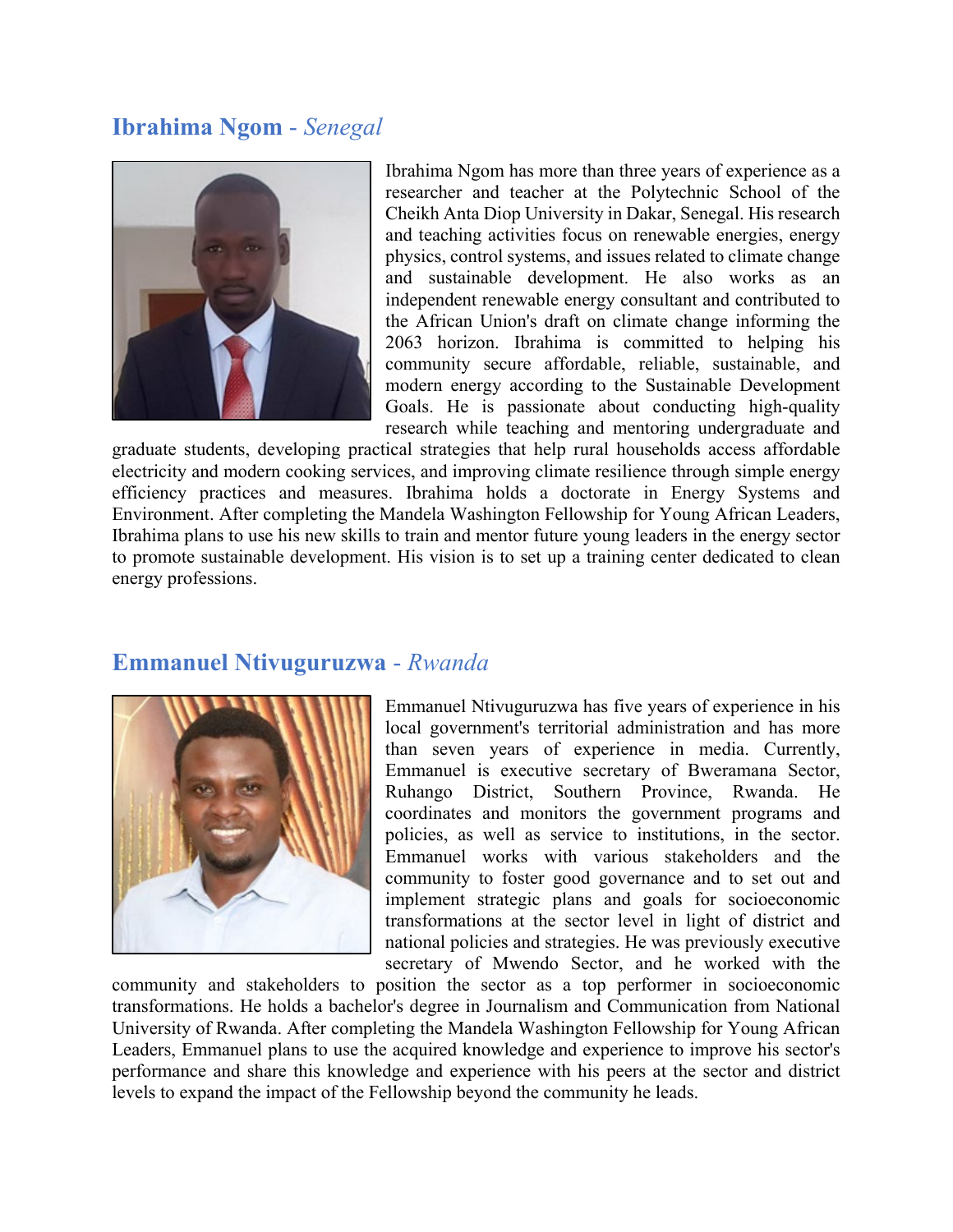### **Dennis Nyarko** - *Ghana*



Dennis Nyarko has more than eight years' experience in medical practice. In 2018, he served as the senior medical officer of the United Nations Level I Hospital in Leer, South Sudan. Dennis is currently a senior medical officer at the Renal Unit of the 37 Military Teaching Hospital in Accra, Ghana, where he manages patients with complications from kidney disease and trains nurses and junior doctors in modern management protocols, such as renal replacement therapy. He also volunteers, serving on medical screening teams and raising funds for women and children who urgently need treatment. Dennis holds a Doctor of Medicine from the Ulyanovsk State University and a certificate in Clinical Nephrology and Hemodialysis from the Kobry El Kobba

Medical Complex in Cairo. He is an alumnus of the Ghana Military Academy and International Peace Support Training Centre in Karen, Nairobi. Dennis is determined to help establish a plasma exchange center in Accra. After completing the Mandela Washington Fellowship for Young African Leaders, Dennis plans to continue to help needy people with kidney damage, set up a foundation that will support needy patients, facilitate palliative care for those with end-stage kidney disease, and foster awareness of kidney disease and its causes.

#### **Milka Otieno** - *Kenya*



Milka Otieno has over three years of experience in public health. Currently, Milka is a program outcomes analyst at Assent Kenya, focusing on supporting the Supplier Success team in obtaining declarations and other important information from non-responsive suppliers in clients' supply chains. She also is a volunteer mentor for teenage girls and teenage mothers from underprivileged areas. Milka holds a bachelor's degree in Public Health, and is motivated to bring hope for teenage girls and teenage mothers. Upon completion of the Mandela Washington Fellowship, she plans to make reusable pads for teenagers, teach them handwork skills to prepare them for entrepreneurship, and provide them with education to prepare them for future independence.